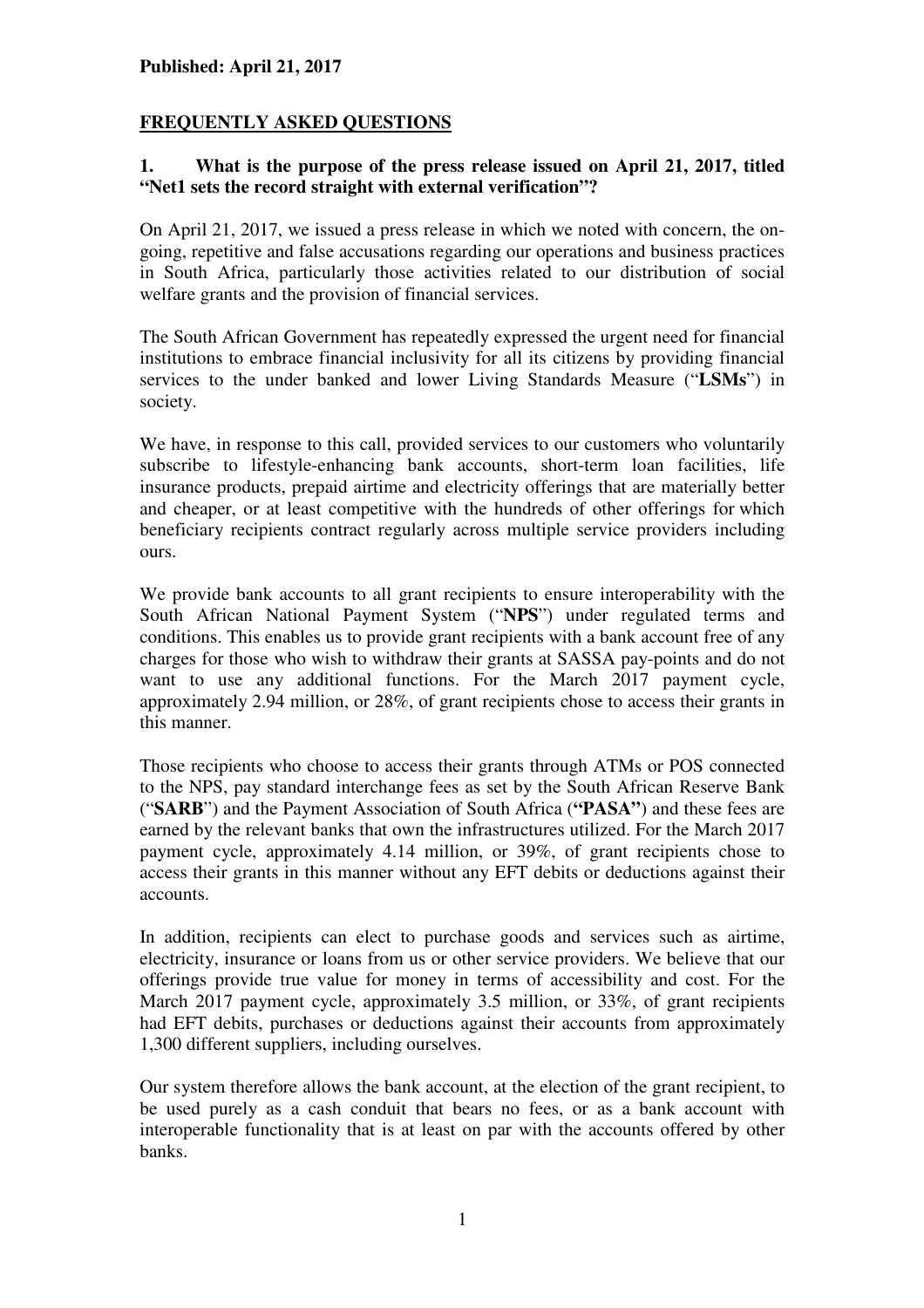We provide these services in accordance with our stated mission of providing financial inclusion, in line with the wishes of Government, as expressed in the National Development Plan and the National Treasury Policy Document "A safer financial sector to serve South Africa better", to facilitate financial inclusion for all people of South Africa.

We have been accused of abusing the position of our Cash Paymaster Services (Pty) Ltd **("CPS"**) subsidiary as a grants processor, to provide preferential treatment to our associated companies for the provision of financial services and credit at non-market rates.

In order to ensure that our business practices comply with applicable law, our Board of Directors (the **"Board"**) relies on our internal controls and procedures, the supervision of our compliance department, and the reports that our Board regularly receives from KPMG, our internal auditors. After two of our largest shareholders recently publicly encouraged us to procure an external review of our business practices to determine the truth or falsity of the accusations made against us; our Board concluded that such a review would assist us in setting the record straight. We therefore engaged KPMG to conduct a review specifically focusing on our business practices and to provide us with a factual findings report (**"KPMG report"**) that addresses the accusations made against us. The KPMG report has been supplemented by confirmations from a supplier and legal opinions from our legal advisors. We encourage all interested persons to read these reports and opinions, as we believe that they verify the accuracy of all of the statements of fact, calculations and data we discuss below in this release.

The KPMG report, supplier letter, legal opinions and the Constitutional Court of South Africa **("Constitutional Court"**) judgments referenced in the Smit Sewgoolam, Inc. opinion are accessible on our website. All documents are available on our website at http://ir.net1.com/phoenix.zhtml?c=73876&p=irol-downloads.

## **2. What impact does the 2017 Constitutional Court order have on Net1?**

On March 17, 2017, the Constitutional Court of South Africa (**"Constitutional Court"**) delivered its order regarding the continued payment of social grants upon the expiration of the contract between CPS and SASSA on March 31, 2017. The Constitutional Court essentially ordered that SASSA and CPS have a constitutional obligation to pay social welfare grants from April 1, 2017 and it directed CPS and SASSA to ensure continued payment of social grants to grant beneficiaries until March 31, 2018, under the expiring contract's terms and conditions, augmented by certain additional terms and conditions, including that (i) they contain adequate safeguards to ensure that personal data obtained during the payment process remains private and may not be used for any purpose other than the payment of grants, and (ii) preclude anyone from inviting beneficiaries to "opt-in" to the sharing of confidential information for the marketing of goods and services. The Constitutional Court also ordered that CPS may request National Treasury to investigate and make a recommendation regarding the price charged by CPS in the extension contract, and stated that National Treasury must file a report with the Constitutional Court stating its findings in this regard. **Refer to 1.1 and 1.2 to KPMG report**.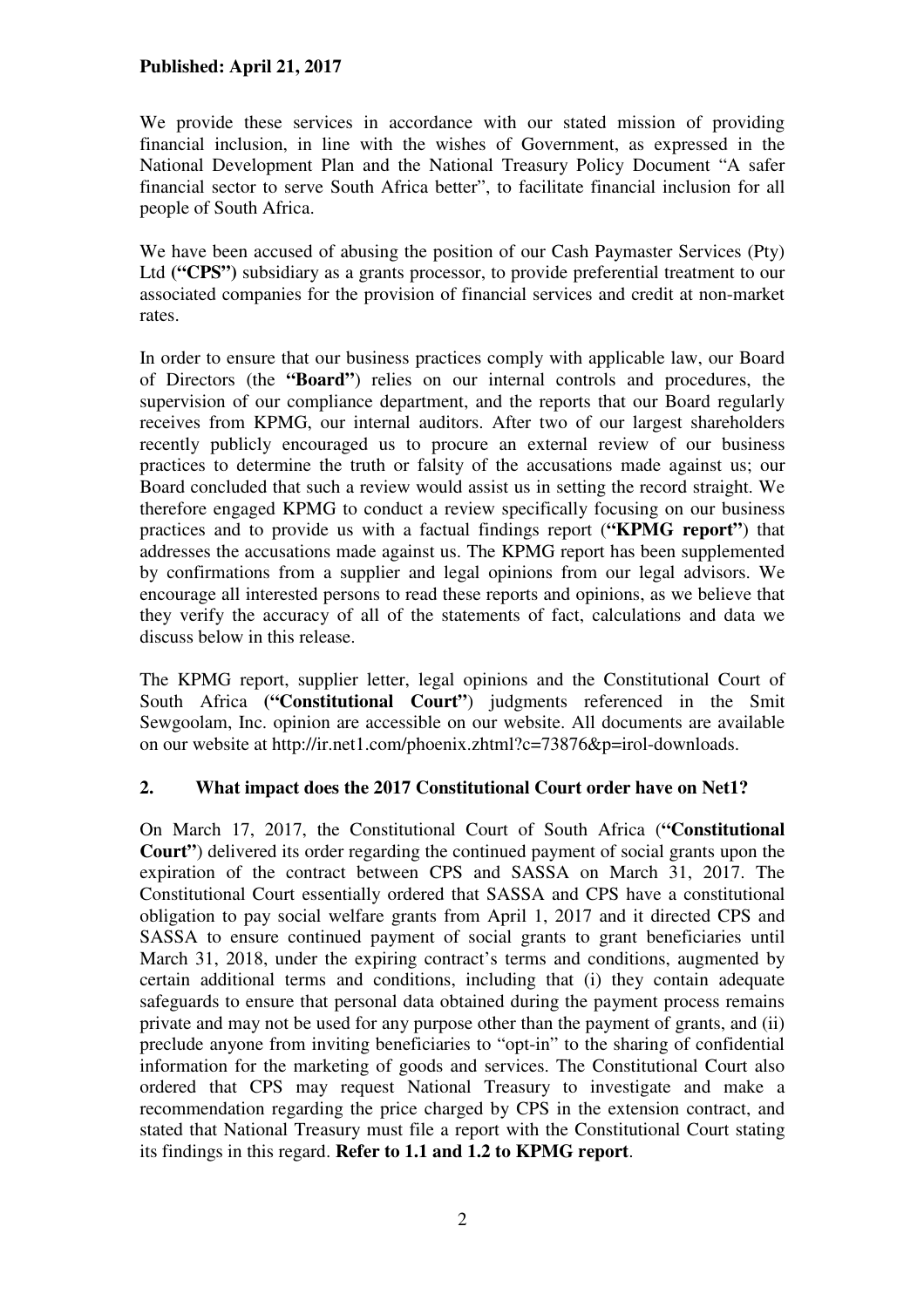The Constitutional Court also included a public accountability provision in its March 2017 order, similar to those included in its April 2014 order, that impact CPS directly. These provisions require that CPS provide SASSA with an independently audited statement of expenses incurred, income received and profit earned under the 12 month extended contract. SASSA is also required to obtain an independent audit of the audited information provided by CPS. Furthermore, the Constitutional Court has instructed SASSA to send this audited information to National Treasury for its approval prior to submission to the Constitutional Court. The order does not state that CPS must repay any profits made during the contract period. **Refer to legal memorandum from Smit Sewgoolam Incorporated**.

The Constitutional Court has included additional public accountability provisions that impact the Minister of Social Development (**"Minister"**) and SASSA. These provisions require the Minister and SASSA to file reports on affidavit with the Constitutional Court every three months, commencing on March 17, 2017, setting out how they plan to ensure the payment of social grants after the expiry of the 12-month period, what steps they have taken in that regard, what further steps they will take, and when they will take each future step, so as to ensure that the payment of all social grants is made when they fall due after the expiry of the 12-month period. The reports filed by the Minister and SASSA must include, but are not limited to, the applicable time-frames for the various deliverables which form part of the plan, whether the time-frames have been complied with, and if not, why that is the case and what will be done to remedy the situation. The Minister and SASSA are also required to immediately report and explain any material changes to the circumstances included in the reports previously submitted to the Constitutional Court.

The Constitutional Court order also invited parties involved in the Constitutional Court proceedings to provide names and consents of independent legal practitioners and technical experts, as well as the Auditor-General, to oversee the implementation of the payment of social welfare grants during the period to March 31, 2018, as well as oversee SASSA's conduct to appoint a new service provider from April 1, 2018, or to perform the grant distribution service in-house.

Net1 has accordingly ensured uninterrupted service delivery and commenced with the distribution of social grants for the April 2017 pay-cycle on March 30, 2017.

## **3. Does Net1 fairly present its financial services activities?**

Yes. Products and services provided to social grant recipients have always been transparently described in our annual report and we provide additional statistical information in our quarterly filings, press releases and quarterly result presentations. There is therefore no "unpeeling of the onion" required.

The original SASSA tender specification in 2011 called for proposals that would result in "financial inclusion" of all grant recipients, including interoperable access to the NPS. CPS responded with a comprehensive proposal that entailed the opening of a fully-functional bank account and the provision of financial services, including microcredit, insurance and pre-paid utilities such as airtime and electricity. Our competitors provided similar proposals. Net1 and CPS are fully committed to the principles of financial inclusion and firmly believe that all citizens should have access to affordable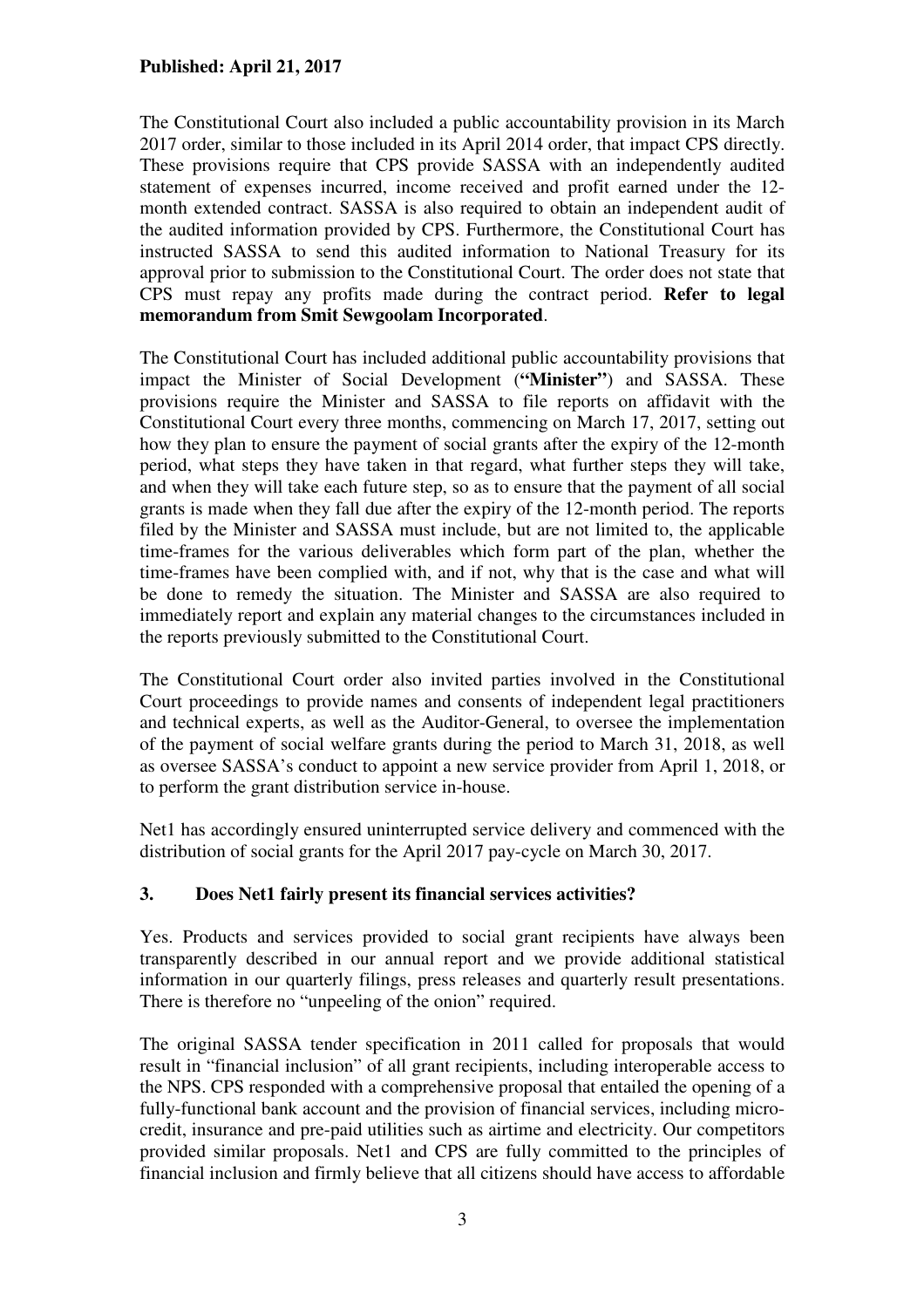financial services, within the ambit of regulations and legal requirements. We strongly disagree with the notion that it is somehow immoral to provide low-cost financial services to those citizens who need it the most. We are proud that we have not changed our mission statement (as reflected in our annual reports) since our inception and that we have been successful in the execution of our vision at the lowest possible cost to our customers. The Company's financial services and products are audited on a regular basis by independent experts and are subject to ongoing supervision and review by various regulators, as discussed below.

## **4. Does Net1 use or share any of the SASSA beneficiary data captured by CPS to sell products and financial services to social grant recipients through its various subsidiaries?**

No. The contract between CPS and SASSA is very clear regarding the information gathered on behalf of SASSA and where ownership of the information resides. Net1 has previously provided the National Credit Regulator (**"NCR"**) with independent verification from KPMG, that its micro-lending subsidiary, Moneyline Financial Services (Pty) Ltd (**"Moneyline"**), does not have access to, or share any data gathered by CPS on behalf of SASSA (refer press release dated May 6, 2015). The Competition Commission of South Africa declined to refer a similar complaint to the Competition Tribunal (refer press release dated August 10, 2016).

The Company engaged KPMG to confirm again that it does not use or share SASSA data with any of its subsidiaries. **Refer to 1.2 in KPMG report**.

## **5. Does CPS or other Net1 subsidiaries sell financial services and products within pay-points?**

No. We do not market or sell any financial services or products through CPS within pay-points. We have a completely separate workforce and infrastructure under the "Net1 Financial Services" umbrella and all of our customers elect to visit our offices or roving teams to access our financial services. SASSA representatives, CPS and its security provider strictly enforce the rule that no vendor is allowed inside the perimeter of a social grant pay-point. **A letter from Fidelity Security confirming these arrangements is available on our website.** Our Net1 Financial Services staff members are not incentivized through any commission arrangement, specifically to prevent aggressive marketing methodologies.

## **6. Does Net1 force social grant beneficiaries to open EasyPay Everywhere ("EPE") "green card" accounts?**

No. We open EPE accounts only when a grant recipient expressly requests such an account – most of our micro-lending clients prefer to open an EPE account to receive and withdraw the cash from the approved loan, and to enjoy the benefits that we offer on such an account (such as free life insurance and amongst the lowest bank transaction fees in the industry). All accounts are opened in accordance with relevant legislation. Please note, however, that a client is not forced to open an EPE account with us, as is the case with other well known lenders.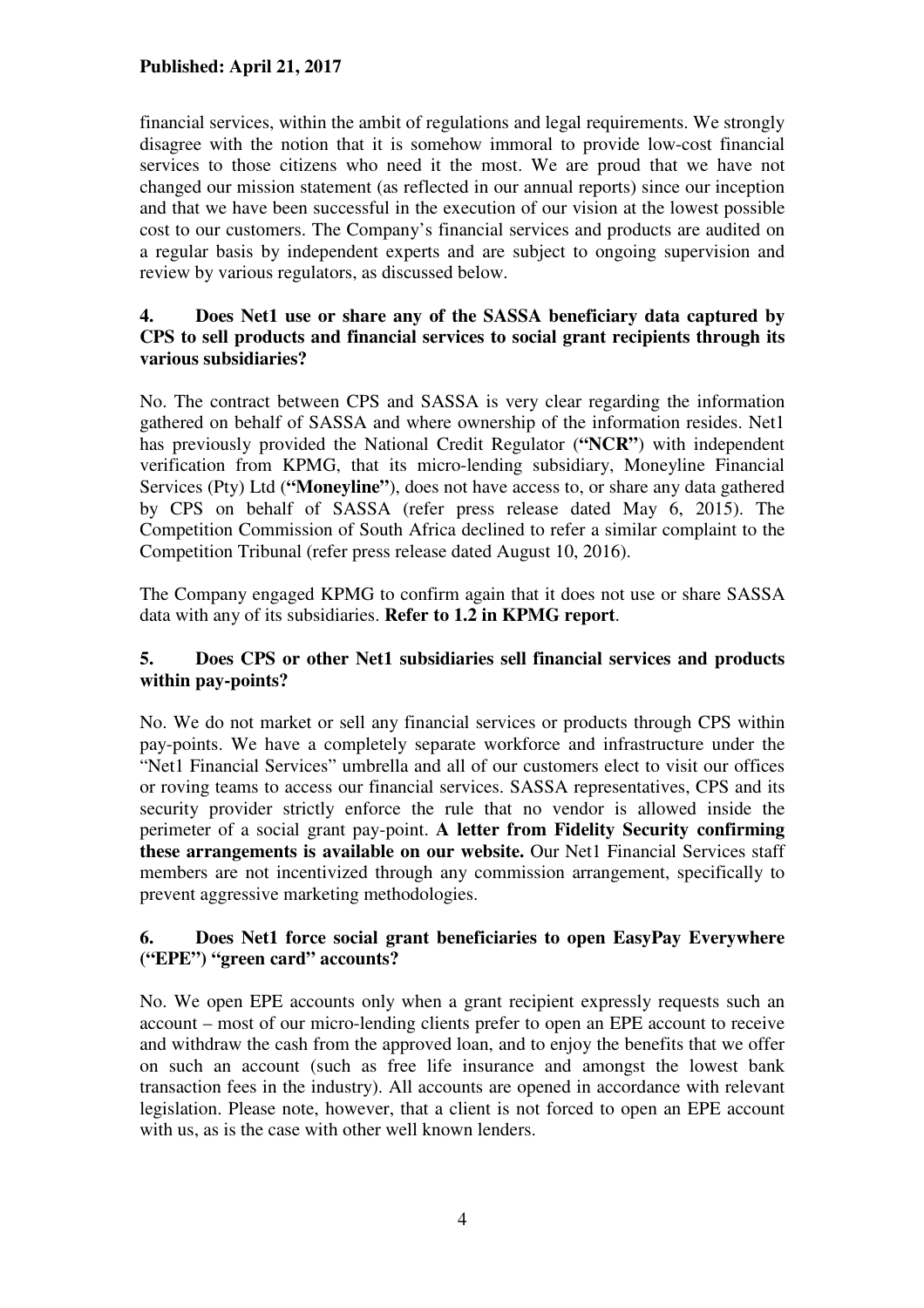The Company engaged KPMG to confirm that we do not force our financial services clients to open EPE accounts. **Refer to 1.4 in KPMG report**.

## **7. Does Net1 make unauthorized deductions from social grant payments?**

No. We believe there is a fundamental difference between "deductions" and debit orders, EFT debits, purchase transactions, or fund transfers. As there seem to be different opinions regarding the meaning of the word "deduction" as contained in the Social Assistance Act of 2004 (**the "Social Assistance Act"**), on June 3, 2016, Net1 filed for a declaratory order with the High Court of the Republic of South Africa Gauteng Division, Pretoria, to provide certainty to the Company, as well as other industry stakeholders, on the interpretation of the Social Assistance Act and recent Regulations promulgated in terms thereof (**the "Regulations"**). Our request for a declaratory order was heard by the High Court on October 17 and 18, 2016 and judgment was reserved.

The Regulations limit direct deductions from social grants paid to beneficiaries. The Company interprets the meaning of the word "deductions" to be specific to the practice of collecting life insurance premiums from grants (as permitted by the Regulations), before the grants are paid to social welfare beneficiaries' bank accounts, and is of the opinion that the legislature did not intend to curtail the right of beneficiaries to transact freely once the money is deposited into their bank accounts.

However, SASSA seeks to lend a broader interpretation to the meaning of the term "deductions" to incorporate any debit orders, EFT debits, purchase transactions, or fund transfers that are effected after the transfer of social grants to beneficiaries' bank accounts. If SASSA's interpretation were to prevail, debit transactions could no longer be used as a method for beneficiaries to make regular payments for financial or other services such as insurance premiums, loan re-payments, cell phone contracts, money transfers or any other recurring payments. The Company believes that forcing beneficiaries to pay for these products or services in cash would be a major setback to the national objective of financial inclusiveness, introduce financial and security risks for beneficiaries and result in significant price increases for these products and services.

The Company further believes that SASSA's interpretation of the Act and the Regulations is erroneous for a number of reasons including, but not limited to, its belief that such an interpretation violates beneficiaries' constitutional rights by limiting their fundamental right to enter into contracts and that such interpretation impermissibly encroaches on the jurisdiction and powers of the SARB and PASA, which regulate the NPS. SASSA's interpretation effectively prohibits the social welfare recipient community from enjoying the benefits of a convenient, low-cost, reliable and ubiquitous payment system that enables the recipients to procure financial services at highly competitive rates.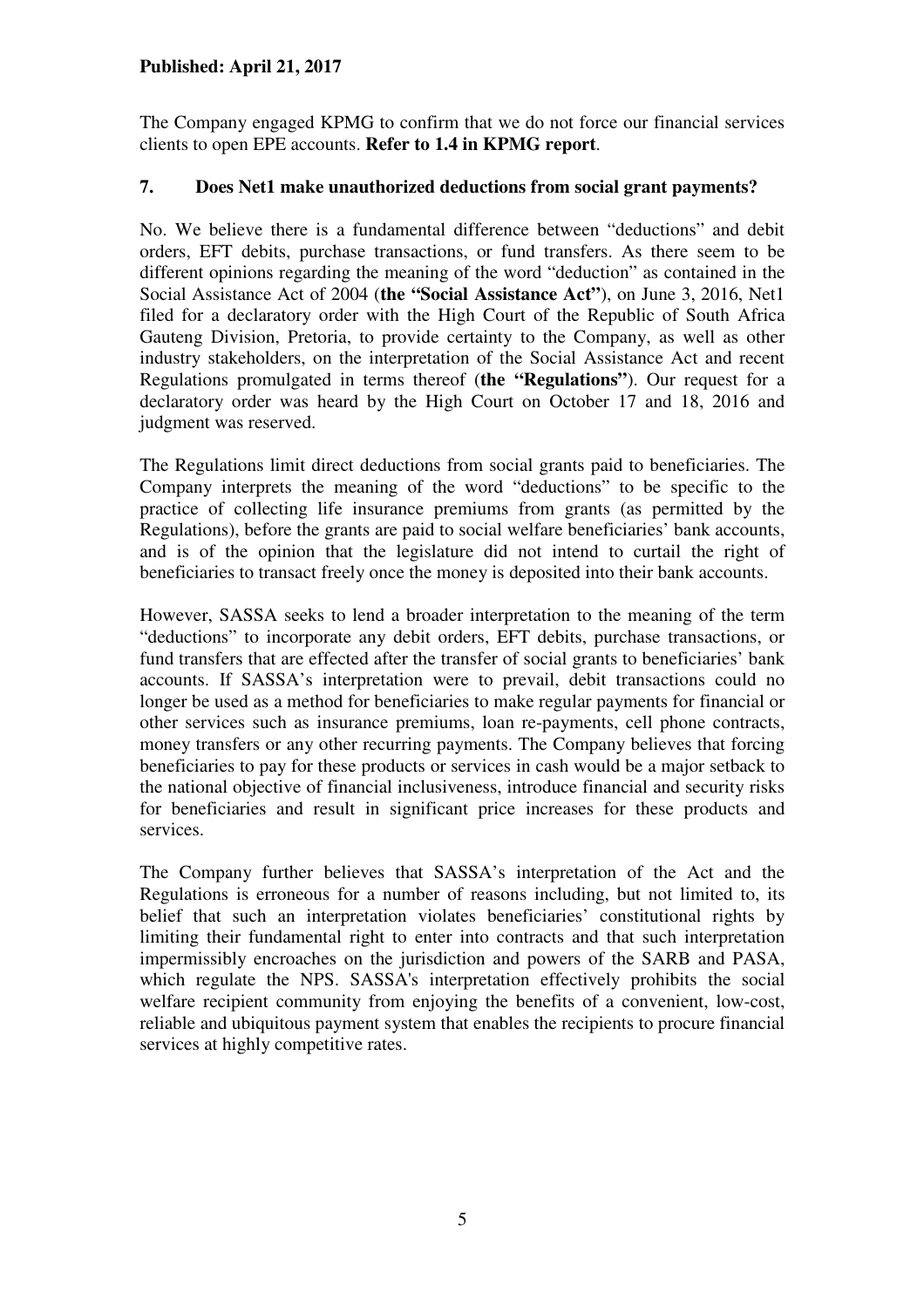Net1 is therefore of the view that it does not perform any "deductions" on beneficiaries' bank accounts for any of its financial products and services. We facilitate direct deductions only for other life insurance companies in terms of Regulation 26A of the Social Assistance Act, and with the express permission from SASSA to effect such deductions. There are currently 16 life insurance companies which make use of the Regulation 26A deduction facility. Our own life insurance company, The Smart Life Insurance Company Limited (**"Smart Life"**), has not made use of this facility since April 2016. **Refer to 1.3 and 1.16 in KPMG report**.

In accordance with the SASSA tender specification and our contract with SASSA, all 10.6 million grant recipients have been issued with a SASSA-branded MasterCard debit card, linked to a fully transactional bank account. Any provider of goods or services can debit these bank accounts via the methods allowed under the Banks Act and related regulations. There are currently approximately 1,300 goods and services providers that effect debits on grant recipients' bank accounts. Our debit orders have no preference over other debit orders, are submitted through the national payment system and are randomized in accordance with industry practice. **Refer to 1.7 in KPMG report**.

As far as Net1's financial services are concerned, we recover our loan repayments and insurance premiums through debit orders in accordance with the rules set by PASA, despite the fact that we have obtained the required authorization from SASSA and would therefore be entitled to processing irrevocable Regulation 26A deductions from grants for life insurance premiums, or using the AEDO/NAEDO debit system for loan repayments, as the majority of our competitors do. By utilizing the debit order system, our customers are protected by the rules of the NPS, which dictate that any disputed debit order (up to 40 days from the date of the debit order) must be reversed immediately. Furthermore, all debit orders for our life insurance premiums and loan repayments are biometrically authorized by our customers, which is the single most important reason why our disputed debit order ratio of 0.001% from March 1, 2016 to February 28, 2017 is a fraction of the national average, according to a PASA media statement dated March 15, 2016, of 7% - 8% for NAEDO transactions and 0.5% for debit order transactions.

- Remainder of this page left blank -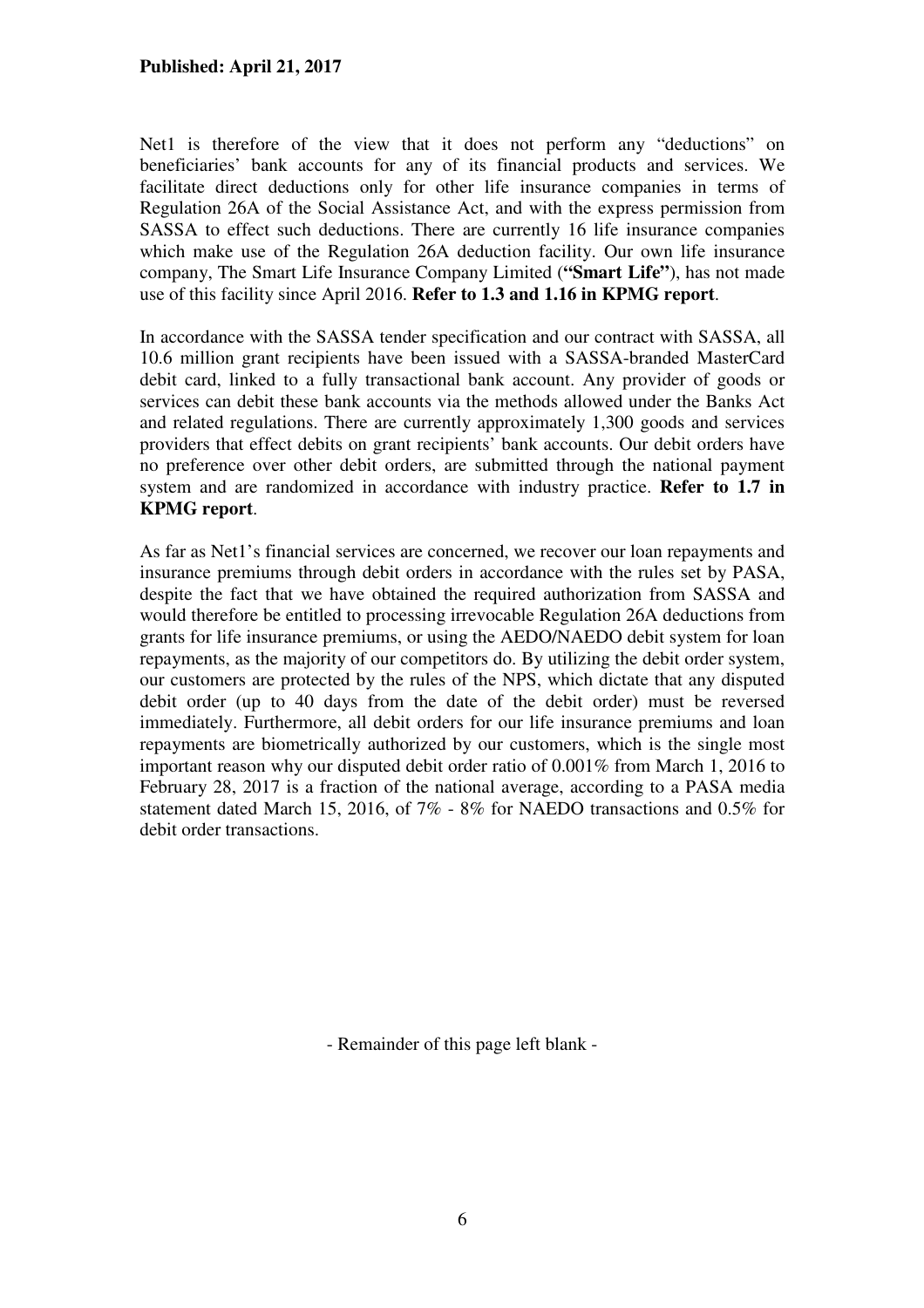The following table presents the number of transactions and value of the grant file, processed and accepted EFT debits, processed and rejected EFT debits and the number of EFT disputes (number only) for the 12 months ended February 28, 2017:

|                                           | 12 months ended February 28, 2017 |                          |                                                 |                                          |  |  |
|-------------------------------------------|-----------------------------------|--------------------------|-------------------------------------------------|------------------------------------------|--|--|
|                                           | No of<br><b>Transactions</b>      | <b>Value</b><br>$R'$ 000 | % of Total<br>Payments -<br><b>Transactions</b> | % of Total<br>Payments -<br><b>Value</b> |  |  |
| <b>Grant</b> file                         | 136,824,063                       | 137, 356, 321            |                                                 |                                          |  |  |
| <b>EFT Debits:</b>                        |                                   |                          |                                                 |                                          |  |  |
| Processed and Accepted (A):               | 14,420,000                        | 4,489,447                | $10.5\%$                                        | $3.3\%$                                  |  |  |
| - Net1 Companies (B)                      | 7,702,000                         | 1,296,446                | 5.6%                                            | $0.9\%$                                  |  |  |
| - External Companies (C)                  | 6,718,000                         | 3,193,001                | 4.9%                                            | 2.3%                                     |  |  |
| <b>Processed and Rejected:</b>            | 1,078,000                         | 289,146                  | $0.8\%$                                         | $0.2\%$                                  |  |  |
|                                           |                                   |                          | $0.4\%$                                         | 0.1%                                     |  |  |
| - Net 1 Companies<br>- External Companies | 562,000<br>516,000                | 84,106<br>205,040        | $0.4\%$                                         | $0.1\%$                                  |  |  |
|                                           |                                   |                          |                                                 |                                          |  |  |
| <b>Split of EFT Debits -</b>              |                                   |                          |                                                 |                                          |  |  |
| <b>Processed and Accepted</b>             | 100%                              | 100%                     |                                                 |                                          |  |  |
| - Net 1 Companies (B/A)                   | $53.4\%$                          | $28.9\%$                 |                                                 |                                          |  |  |
| - External Companies (C/A)                | 46.6%                             | $71.1\%$                 |                                                 |                                          |  |  |
| <b>EFT Disputes (D)</b>                   | 1,149                             |                          | $0.0\%$                                         |                                          |  |  |
| Disputes as a percent of                  |                                   |                          |                                                 |                                          |  |  |
| processed and accepted EFT                |                                   |                          |                                                 |                                          |  |  |
| debits $(D/A)$                            |                                   |                          | 0.01%                                           |                                          |  |  |

Net1 EFT debits represent 5.6% of the number of grant payment transactions during the 12 months, however, these EFT debits only represents 0.9% of the value of the grants paid during this period, while external companies represent 2.3% of the value of grants paid. Therefore EFT debits transactions processed and accepted for external companies against SASSA-branded Grindrod accounts are 2.6x (2.3%/0.9%) higher than the value of EFT debits processed and accepted for Net1. Furthermore, overall EFT debits disputes, as a percent of Net1 processed and accepted EFT debits, was 0.01% during the 12 month period ended February 2017. **Refer to 1.6 in KPMG report**.

## **8. Does Net1 charge excessive interest rates and fees on its loans?**

No. Moneyline is a registered credit provider in terms of the National Credit Act and is accordingly regulated by the National Credit Regulator. We are required to comply with the affordability rules dictated by legislation and in many ways exceed these requirements as we have introduced stricter rules regarding maximum allowed repayments in relation to income. Our strict approach to affordability assessments is evidenced by the fact that approximately 45% of all loan applicants are rejected. It is important to note that the National Credit Act (**"NCA"**) allows for three types of fees that may be charged on a micro-loan:

• an initiation fee: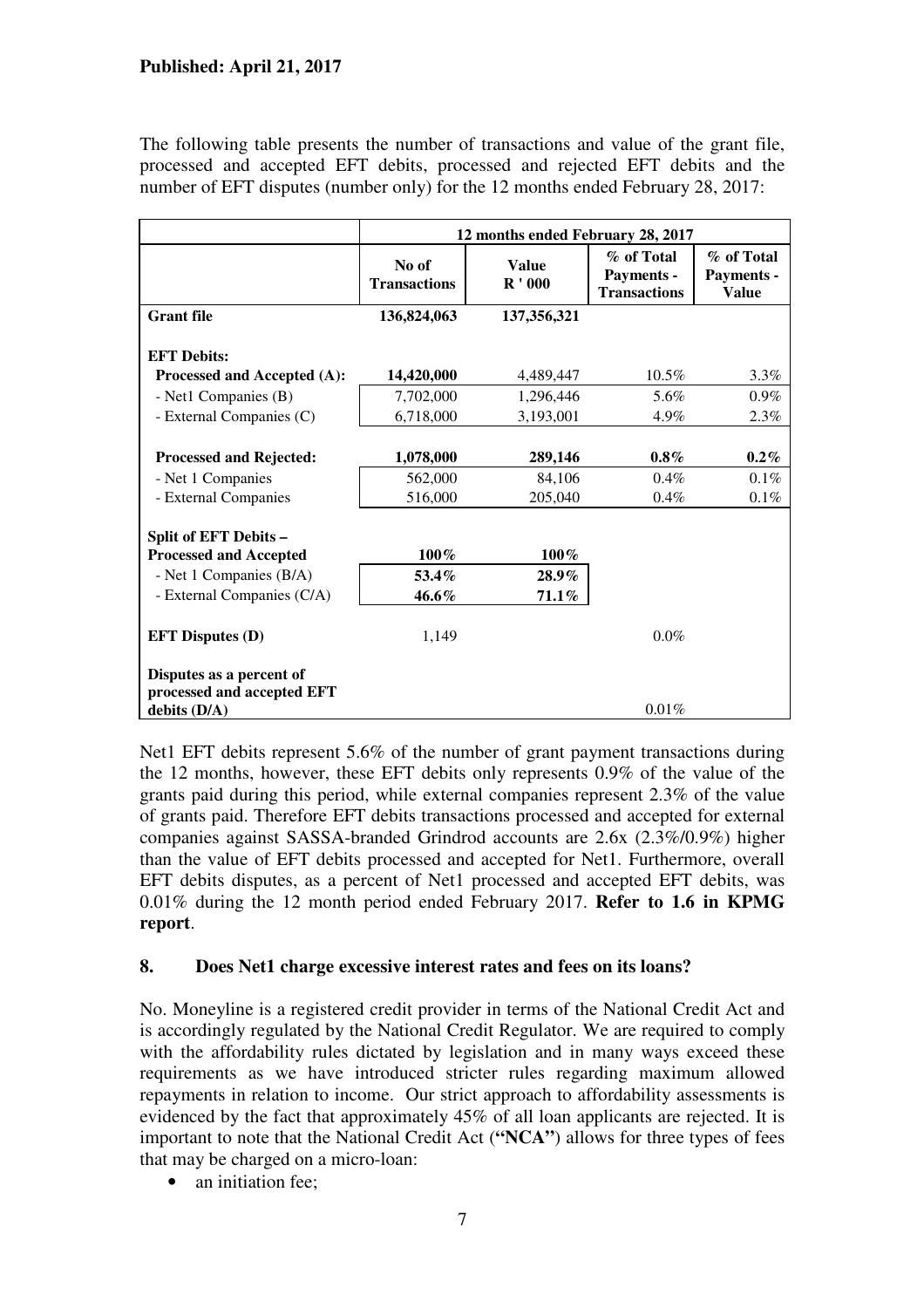- a monthly service fee; and
- interest.

We only charge a monthly service fee (which is meaningfully lower than the prescribed maximum in the NCA), and we do not charge interest or an initiation fee. Most of our competitors charge all three fees, at the maximum allowed under the NCA. The NCA specifically provides that the "credit cost multiple" should be provided as part of any quotation for a small loan, as this is the most appropriate measurement to indicate the total cost of a loan. Converting the credit cost multiple into an annual interest rate is inaccurate.

Unlike most of our competitors, we do not add credit life insurance to our loans. Our micro-lending customers authorize their loan repayments (through debit orders) biometrically. We regularly compare our micro-lending products to those offered by our competitors and we remain convinced that ours are the cheapest and offer the best value by a wide margin. **Refer to 1.9 in KPMG report**.

We also submit detailed annual returns to the NCR, along with an audit opinion from our external auditor who performs extensive tests in support of its opinion. Furthermore, our internal auditors visit a randomly selected sample of our Net1 Financial Services branches on a weekly basis to perform surprise inspections of our processes and procedures.

## **9. Does Net1 make recurring and/or unauthorized monthly deductions for prepaid airtime and electricity from grants?**

No. There are no "recurring monthly deductions" for prepaid airtime or electricity. Those grant recipients who choose to utilize the Umoya Manje prepaid airtime or Power Manje prepaid electricity service do not "subscribe" to any recurring debit service – they simply buy airtime or electricity as and when required, which is settled as a purchase transaction against their account in the same manner that most of the other South African banks offer the service. Umoya Manje and Power Manje are entirely "on demand" services. **Refer to 1.11 in KPMG report**. Please note that we became aware of certain scams in early 2016 where sophisticated syndicates managed to purchase airtime through the Umoya Manje portal by utilizing "phishing" techniques. We responded immediately by publishing national advertisements advising grant recipients of the problem, and the danger of using simple PIN numbers. We redefined the Umoya Manje purchasing process and security protocols and we have reduced the number of queries to less than  $0.01\%$  of the number of prepaid products purchased.

- Remainder of this page left blank -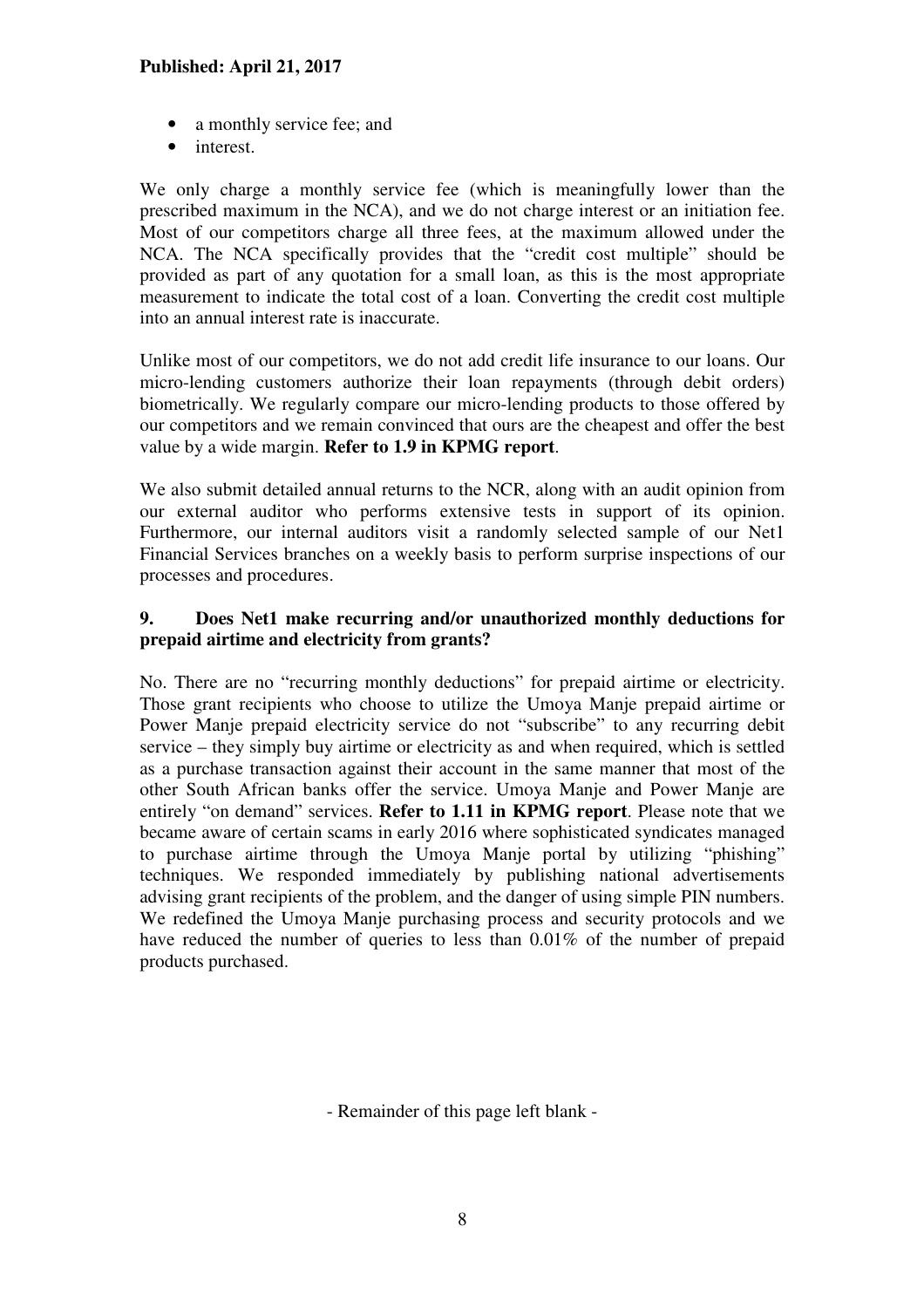The table below presents Umoya (airtime and electricity) purchases (transactions and value), number of disputes, number of accounts deactivated and refunds proceeds (number and value) for the 12 months ended February 28, 2017:

|              | Twelve months ended February 28, 2017 |              |                 |                                  |                          |                |  |  |
|--------------|---------------------------------------|--------------|-----------------|----------------------------------|--------------------------|----------------|--|--|
| <b>Month</b> | <b>Umoya Purchases</b>                |              | No. of          | <b>Number</b><br><b>Accounts</b> | <b>Refunds processed</b> |                |  |  |
|              | <b>Transactions</b>                   | <b>Value</b> | <b>Disputes</b> | deactivated                      | <b>Number</b>            | <b>Value</b>   |  |  |
|              | 000                                   | R'000        | '000            | 900'                             | "000"                    | R'000          |  |  |
| Mar- $16$    | 30,664                                | 196,108      | 10              | 21                               | 1                        | 388            |  |  |
| Apr- $16$    | 28,473                                | 192,418      | 10              | 21                               | 1                        | 246            |  |  |
| $May-16$     | 29,480                                | 185,582      | 15              | 19                               | $\overline{c}$           | 694            |  |  |
| $Jun-16$     | 27,246                                | 187,662      | 6               | 14                               | 1                        | 551            |  |  |
| $Jul-16$     | 36,215                                | 190,623      | 4               | 12                               | 1                        | 321            |  |  |
| Aug-16       | 18,738                                | 209,542      | 3               | 11                               | 2                        | 771            |  |  |
| $Sep-16$     | 25,803                                | 132,991      | 4               | 11                               | $\overline{2}$           | 886            |  |  |
| Oct-16       | 25,278                                | 166,657      | 3               | 9                                | $\boldsymbol{0}$         | 29             |  |  |
| $Nov-16$     | 28,284                                | 167,039      | 3               | $\overline{7}$                   | 1                        | 79             |  |  |
| $Dec-16$     | 17,917                                | 167,529      | $\overline{2}$  | $\overline{4}$                   | $\theta$                 | $\theta$       |  |  |
| $Jan-17$     | 21,209                                | 123,455      | 1               | 5                                | $\theta$                 | 11             |  |  |
| Feb-17       | 24,444                                | 137,463      | $\overline{2}$  | 6                                | $\theta$                 | $\overline{4}$ |  |  |
| <b>Total</b> | 313,749                               | 2,057,069    | 64              | 141                              | 11                       | 3,981          |  |  |
|              | As a percent of Transactions          |              | 0.02%           | 0.04%                            | $0.00\%$                 | 0.19%          |  |  |

## **10. Does Net1 charge excessive funeral policy premiums?**

No. Our life insurance subsidiary, Smart Life, is a registered Financial Services Provider regulated by the Financial Services Board (**"FSB"**) and has a separate board of directors and sub-committees (with a majority of independent, non-executive directors) in accordance with legislation, which provides further independent oversight over Smart Life's activities. The FSB has also appointed a court-sanctioned statutory manager to provide independent oversight over Smart Life's activities and to provide the FSB with regular monthly reports on Smart Life's activities, administration, adherence to the "treat your customer fairly" principles and all other regulatory requirements. As part of his duties, the statutory manager performs regular inspection visits to Net1 Financial Services branches and his reports provide independent confirmation of the high standard of customer care that we have implemented. As described in Question 7 above, our Smart Life customers pay their monthly premiums by debit order and not through the section 26A deduction mechanism. Our Smart Life customers can cancel their debit orders at any time by simply visiting a Net1 Financial Services centre or by phoning our call centre – the number is printed on every bank card issued by Net1.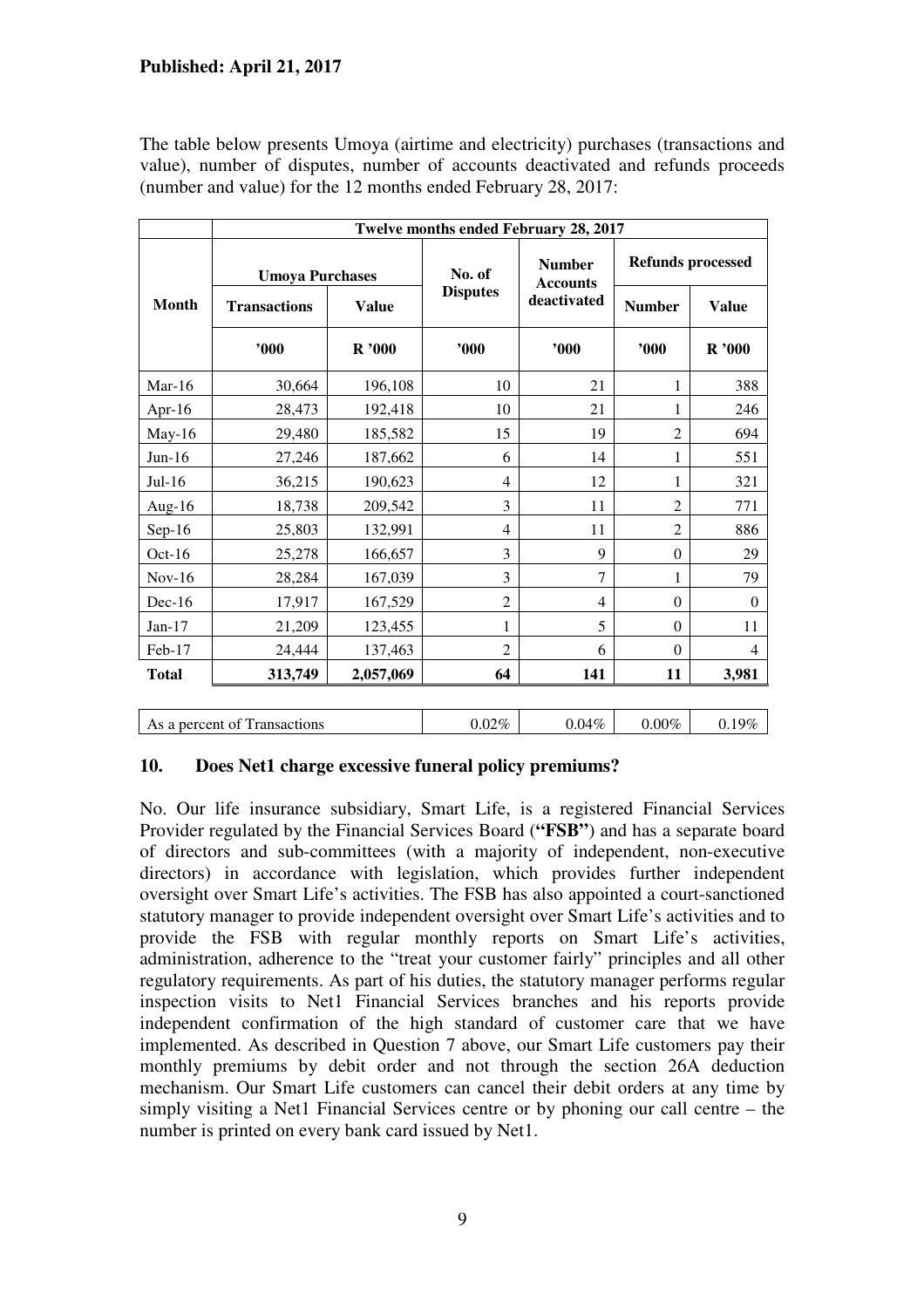We regularly compare our life insurance products to those offered by our competitors and we remain convinced that ours are among the cheapest and offer the best value. **Refer to 1.14 through 1.16 and 1.20 in KPMG report**.

The table below presents in-force policies, policies cancelled, lodged complaints, cancelled policies as a percent of in-force policies and complaints as a percent of inforce polices per the 12 months ended February 28, 2017:

|              | 12 months ended February 28, 2017 |                                     |                             |                                         |                            |  |  |
|--------------|-----------------------------------|-------------------------------------|-----------------------------|-----------------------------------------|----------------------------|--|--|
| <b>Month</b> | In-force<br><b>Policies</b>       | <b>Policies</b><br><b>Cancelled</b> | Lodged<br><b>Complaints</b> | <b>Cancelled</b><br>policies<br>$\%(1)$ | <b>Complaints</b><br>% (2) |  |  |
| Mar-16       | 68,977                            | 1,435                               | 4                           | 2.08%                                   | 0.01%                      |  |  |
| Apr-16       | 87,447                            | 1,489                               | 5                           | 1.70%                                   | 0.01%                      |  |  |
| May-16       | 105,324                           | 1,062                               | $\overline{4}$              | 1.01%                                   | $0.00\%$                   |  |  |
| $Jun-16$     | 125,007                           | 604                                 | 1                           | 0.48%                                   | $0.00\%$                   |  |  |
| $Jul-16$     | 152,166                           | 792                                 | $\overline{2}$              | 0.52%                                   | $0.00\%$                   |  |  |
| Aug- $16$    | 165,434                           | 345                                 | 14                          | 0.21%                                   | 0.01%                      |  |  |
| $Sep-16$     | 188,627                           | 449                                 | 5                           | $0.24\%$                                | $0.00\%$                   |  |  |
| Oct- $16$    | 211,319                           | 281                                 | 7                           | 0.13%                                   | $0.00\%$                   |  |  |
| $Nov-16$     | 241,897                           | 203                                 | 1                           | $0.08\%$                                | $0.00\%$                   |  |  |
| $Dec-16$     | 256,402                           | 76                                  | 1                           | 0.03%                                   | $0.00\%$                   |  |  |
| $Jan-17$     | 273,774                           | 43                                  |                             | 0.02%                                   | $0.00\%$                   |  |  |
| $Feb-17$     | 290,903                           | 43                                  | $\overline{2}$              | 0.01%                                   | $0.00\%$                   |  |  |
| <b>Total</b> |                                   | 6,822                               | 46                          |                                         |                            |  |  |

(1) Cancelled policies % represents total monthly cancellations as a percent of total in-force policies at the end of the month.

(2) Complaints % represents total lodged complaints in a month as a percent of total in-force policies at the end of the month.

The trend in cancelled policies and complaints as a percent of total in-force policies has decreased over the 12 month period ended February 2017, notwithstanding the fact that the number of in-force policies has increased more than 322% during the same period.

#### **11. Is it difficult for Net1's financial services customers to cancel these products or services?**

No. The Net1 call centre has 80 staff members and operates 18 hours a day on business days, with stand-by operators for the remaining six hours. On weekends and public holidays, the Net1 call centre operates from 8am to 1pm with stand-by operators available after 1pm. We utilize state of the art technology to monitor the performance of the call centre, including the amount of unresolved queries and the time taken to resolve these. The call centre number is printed on every bank card issued by Net1 and appears on all contracts and policies. KPMG has reviewed the effectiveness of our query resolution and product cancellation process. **Refer to 1.12 in KPMG report**.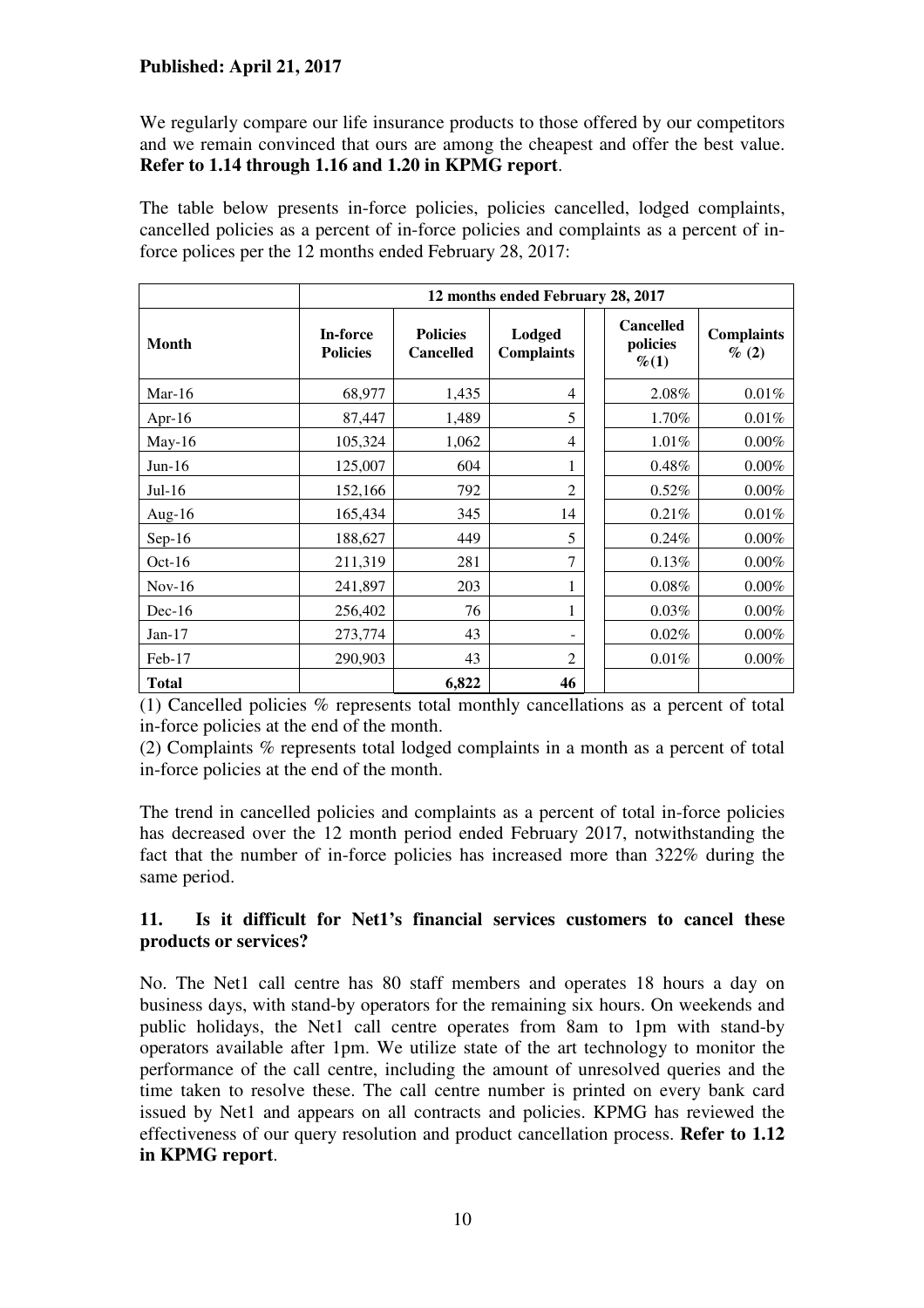## **12. Is the service fee charged by CPS excessive for the work it performs?**

No. CPS charges SASSA a fee of R16.44 (including VAT), or R14.42 excluding VAT, per grant recipient paid per month, regardless of the number of grants paid to each recipient. We pay approximately 10.6 million grant recipients per month and our service fee has been fixed for the last five years, in accordance with our tender proposal. **Refer to 1.10 in KPMG report**. This fee is also approximately 50% lower than the average fee paid by SASSA prior to 2012. Our fee of R 14.42 also represents approximately 1.25% of the total amount paid per grant recipient, which would make it one of the cheapest public distribution programs worldwide.

Our payment service is fully inter-operable with the National Payment System, which means that grant recipients can access their grants at any ATM, at point of sale devices at participating merchants, and at pay-points. We provide a monthly payment service at approximately 10,000 pay-points in urban, peri-urban, rural and deep rural areas, utilizing our advanced UEPS/EMV technology, a highly specialized and customized fleet of payment vehicles and a staff complement of approximately 1,800 employees. The logistics, security and controls required to disburse approximately R11 billion per month (of which R4.5 billion is transported in cash) without incident or delay are highly specialized and complex. Our fee includes the cost of the smart card and the issuance of the smart card to each grant recipient, the capturing of biometric information of each grant recipient and the comparison of each grant recipient's biometric data to the existing database to eliminate any duplicate grants.

Net1's biometric technology has eliminated fraudulent payments in excess of over R10 billion over the last five years. These savings to the National Treasury exceed the entire cost of the CPS service during that period. Grant recipients do not pay any additional fees to access their grants, unless they decide to withdraw these grants from bank ATMs, in which case the ATM owner determines the transaction fees.

# **13. Is the FSB probing Net1 for performing unlicensed activities and/or insufficient supervision and/or inadequately trained staff members?**

Smart Life is a registered financial services provider (**"FSP"**), subject to full FSB oversight as described in Question 10 above. Net1 is not aware of any pending investigation into Smart Life's activities.

Net1 applied for three additional FSP licenses in 2015 to support the card-issuing activities performed by Moneyline, CPS and Net1 Mobile Solutions (Pty) Ltd. These applications are still pending and the FSB has requested a meeting with the Company to discuss the status of these applications. We are also not aware of any formal investigation against these Net1 subsidiaries. In the mean time, we operate as a juristic representative of Eledon Project Management (Pty) Ltd. We have ensured that we have an adequate number of natural representatives and trained key individuals registered with the FSB and that the appropriate training is provided to all relevant staff members. KPMG has confirmed the status of these representatives and the training provided. **Refer to 1.17 and 1.18 in KPMG report**.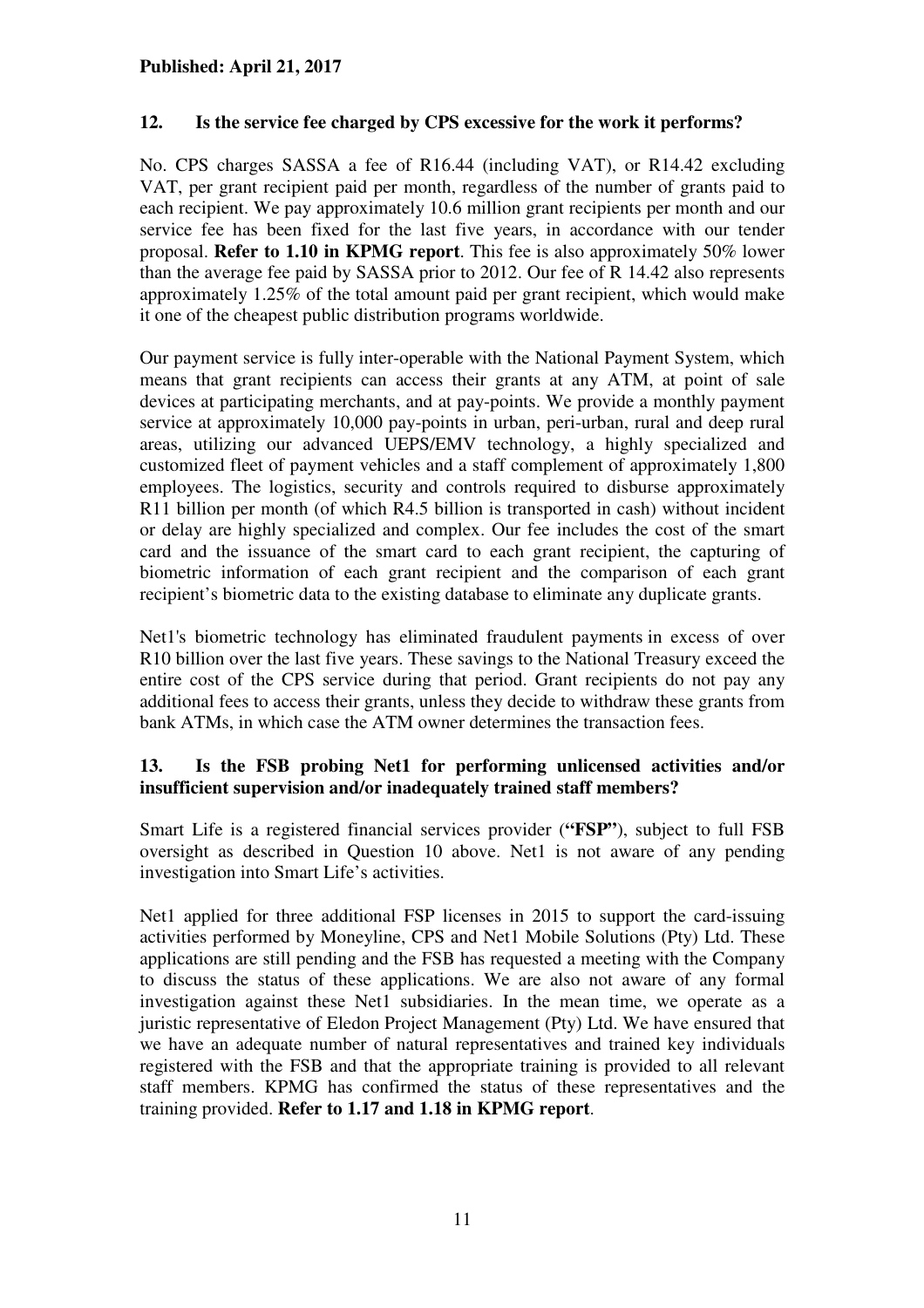# **14. What are Net1's corporate governance structures?**

As a U.S. company with a primary stock exchange listing on NASDAQ, we are subject to rigorous corporate governance and disclosure standards and anti-corruption laws. Our corporate governance practices are described in detail in our annual proxy statement, which together with our corporate governance documents, are available on our website.

Our Board and its various committees meet formally at least five times per year and have numerous informal interactions on an ongoing basis. The Board's conduct, independence and effectiveness are monitored by various experts, including DLA Piper LLP (US) (corporate counsel), Deloitte & Touche (our independent external auditors) and KPMG (our internal auditors). The independent, non-executive Board members are highly experienced and reputable businessmen with significant management and corporate governance experience. Certain shareholders have also called for "improved governance." As we recently announced, our Board has determined to separate the roles of chairman and chief executive officer. The chairman is now an independent non-employee director. The Board also stated that it has been conducting a search for additional independent directors, including an IFCapproved director. It has been difficult to attract suitable additional independent directors over the past few years while regulatory investigations into our company were in process but now that most have been closed with no negative outcomes to us at all, a new agency-led search commenced towards the end of calendar 2016. At such time as additional directors are appointed, the Board will review the composition and chairmanship of all Board committees.

Net1's largest shareholder, the International Finance Corporation (**"IFC"**), a member of the World Bank Group, performed an extensive six-month due diligence investigation on Net1, its products and methodologies prior to its investment. Following its investment, the IFC recommended that Net1 conduct a responsible finance advisory assessment to potentially achieve Smart Campaign Client Protection Certification, a global "best practices" standard for the Net1 Group's financial inclusion business activities. We appointed Micro-Credit Ratings International ("M-CRIL") to conduct the initial assessment, which was completed in October 2016. We aim to complete the certification during the next three months and will be one of the first South African lenders to achieve such certification.

## **15. Has Net1 donated large amounts to the African National Congress ("ANC")?**

No. Net1's South African businesses do not make donations to South African political parties. The Net1 group makes various donations to charities and community development initiatives. KPMG has confirmed that our donations and community development initiatives list does not contain any payments made to the ANC or other political parties. **Refer to 1.13 in KPMG report**.